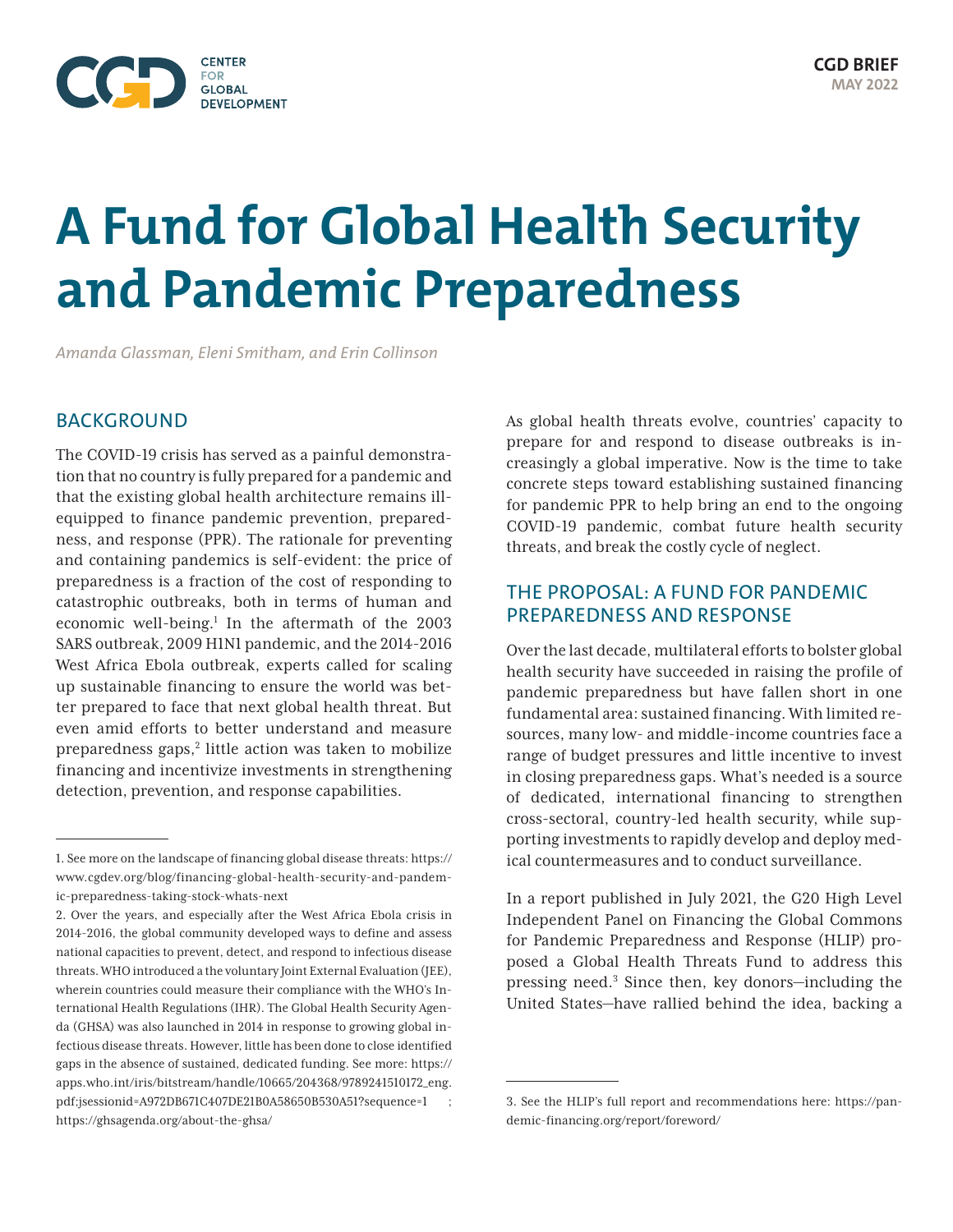new Financial Intermediary Fund (FIF)<sup>4</sup> at the World Bank. FIFs—a financial arrangement that can pool public and private resources—have often been used to drive progress toward global priorities. In this instance, a new FIF would be used to coordinate and channel funding to countries investing in preparedness according to standards agreed to at the World Health Organization, with the additional benefit of being housed at the World Bank with a direct line to its own and other public development banks' lending and grant-making.

Experts and advocates have argued the new Fund should aim to mobilize \$10 billion annually,<sup>5</sup> with G20 countries and other governments providing direct contributions. Donors should ensure these contributions be additional to avoid simply shifting Official Development Assistance (ODA) away from other critical development priorities and health spending. Employing innovative financing mechanisms—such as results-based payments or matching grants against preparedness progress and domestic investments—could help deliver value for money. The FIF can also pool and consolidate philanthropic contributions streamlining the deployment of coordinated financing without the need for an entirely new institution or the retrofit of an existing one that could threaten its core mission.

The COVID-19 pandemic has illustrated all too clearly that pandemic preparedness requires sustained funding. Establishing a financing mechanism to address this critical need is the logical next step in the fight to bring the current pandemic under control and ensure the world is better equipped to face the next health threat, and is an essential complement to response financing that can be mobilized by existing organizations.

# HOW A FIF SHOULD OPERATE

A new FIF will have a unique opportunity to support different models and financing approaches, working alongside countries as they strive to meet preparedness standards directly informed by the International Health Regulations (IHR) or successor standards agreed at the WHO. By providing funds and technical assistance, the FIF can incentivize countries to make on-budget investments in critical functions—such as health workforce training, establishing or reinforcing public health institutes and labs, developing and expanding animal health programs—with both near- and long-term benefits. Alternatively, funds can be designed to disburse on the basis of verified improvements on agreed upon health security metrics. Funds can also be set aside to subsidize high-externality investments—those with particularly large benefits to neighboring countries and the world. For instance, subsidy payments might be allocated for investments in data and sample gathering and sharing, or expanding genomic sequencing, or developing capacity to manufacture medical countermeasures. To drive results, financing should be allocated across the system to different types of recipients, including country governments, regional cooperation groups, private sector developers and manufacturers of medical countermeasures, global multilateral entities, and other networks.

# WHY THE WORLD BANK?

Different organizations across the global health and international financial institution architecture hold distinct comparative advantages in mobilizing and deploying monies and need to be fully financed to do what they are best suited to do. However, no institution—that is adequately funded, credible, and capable—is currently mandated to or accountable for ensuring pandemic preparedness, and a dedicated financing mechanism is needed.

The World Bank is engaged in a range of FIFs in support of global public goods, fulfilling roles ranging from implementer to secretariat to donor. For all FIFs, the Bank provides agreed upon financial services, including receiving, holding, and investing contributed funds, to drive progress towards international initiatives.

<sup>4.</sup> For more information on World Bank FIFs, see: [https://fiftrustee.](https://fiftrustee.worldbank.org/en/about/unit/dfi/fiftrustee/overview) [worldbank.org/en/about/unit/dfi/fiftrustee/overview](https://fiftrustee.worldbank.org/en/about/unit/dfi/fiftrustee/overview)

<sup>5.</sup> In addition to the G20 HLIP, which proposed a Global Health Threats Fund that would mobilize \$10 billion per year, the Independent Panel for Pandemic Preparedness and Response proposed an International Pandemic Preparedness and Response Financing Facility to mobilize \$5-\$10 billion per year for ongoing preparedness and response surge financing. See their proposal here: [https://theindependentpanel.org/wp-content/](https://theindependentpanel.org/wp-content/uploads/2021/05/Background-Paper-14-Financing-Pandemic-Preparedness-and-Response.pdf) [uploads/2021/05/Background-Paper-14-Financing-Pandemic-Pre](https://theindependentpanel.org/wp-content/uploads/2021/05/Background-Paper-14-Financing-Pandemic-Preparedness-and-Response.pdf)[paredness-and-Response.pdf](https://theindependentpanel.org/wp-content/uploads/2021/05/Background-Paper-14-Financing-Pandemic-Preparedness-and-Response.pdf)